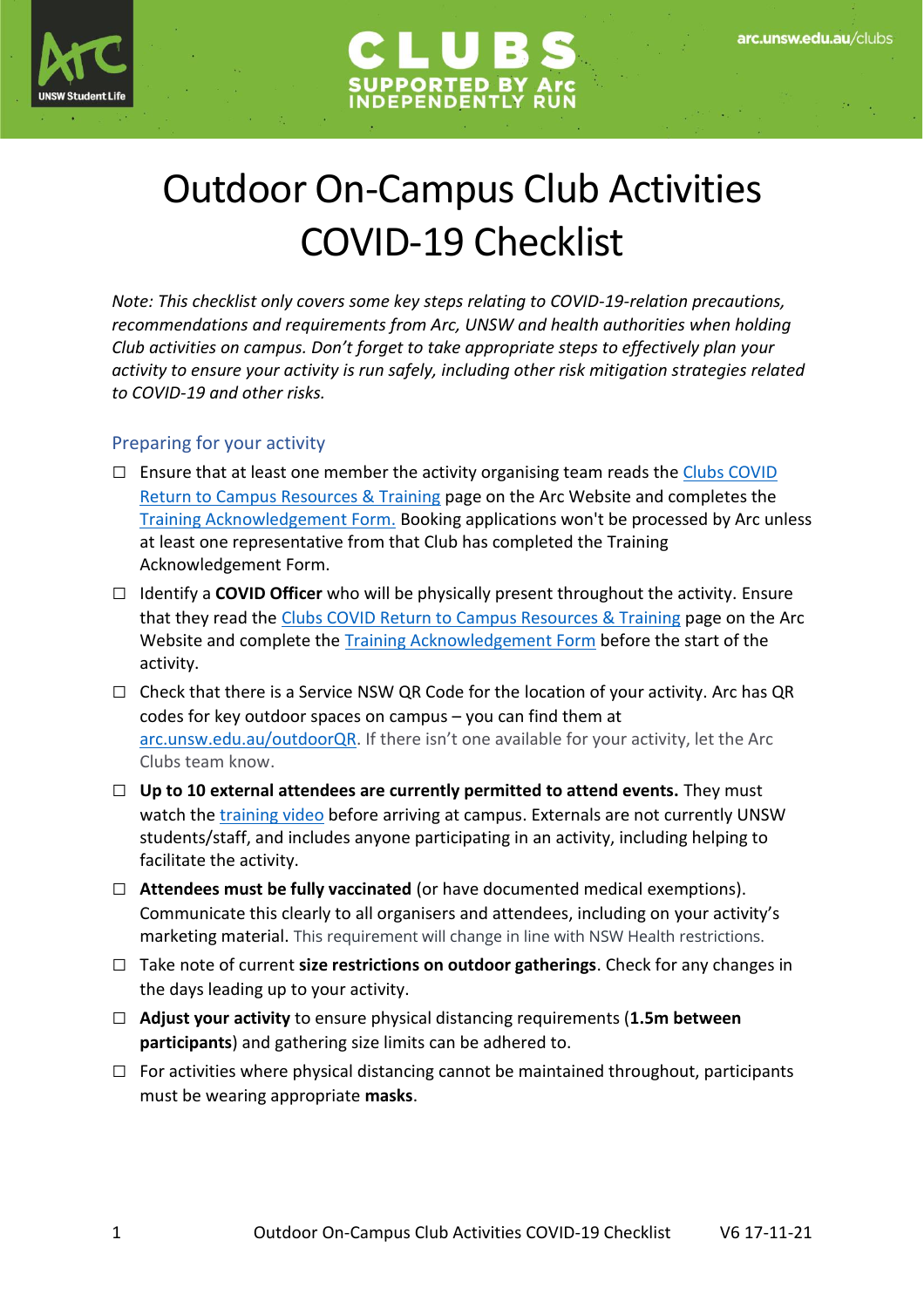



- $\Box$  If you are concerned about not being able to adhere to gathering size limits, we would recommend having attendees **pre-book**, and only release a quantity of tickets that will allow you to stay within the gathering size limits.
	- It will also be helpful to let students know that unfortunately due to COVID-19 precautions your activity will need to stick to strict size limits.
- □ Have a plan in place in case you need **to communicate changes** to your activity to attendees
- □ Plan **back-up options** if some of your event organisers are unwell.
- □ Organise for any **food and beverages** provided by organisers to meet current requirements for on-campus activities. If unsure, contact the Arc Clubs team as early as possible.
	- There must be no self-service of food & beverages
	- Organisers cooking or handling food must be wearing a mask and gloves. Anyone else working near uncovered food items should also be wearing masks.
	- Food items should be stored away from the participants (e.g. a table of uncovered food items should be positioned behind the servers, ideally with an additional table between the servers and participants)
	- Food must be handed out as individual portions, i.e. participants must not be sharing the food and utensils they have received
		- $\circ$  Avoid handing items back and forth between servers and participants. If you are handing someone a second serving, use a fresh plate/napkin rather than reusing their existing one
	- In general food items must still be commercially sourced. An exception is that BBQ ingredients must be store-bought but can be cooked on campus.
- $\Box$  If you are doing any general giveaways, organise gloves for those handing the items out.
- $\square$  For information tables, there must not be more than two people from your Club running the stall and two people visiting your stall. It is strongly recommended that those running the stall wear masks.
- $\Box$  If you are borrowing resources from Arc (e.g. tables, chairs, speakers), ensure that those collecting the resources have a copy of the email confirming the location booking for the activity. This will need to be shown to Arc Reception.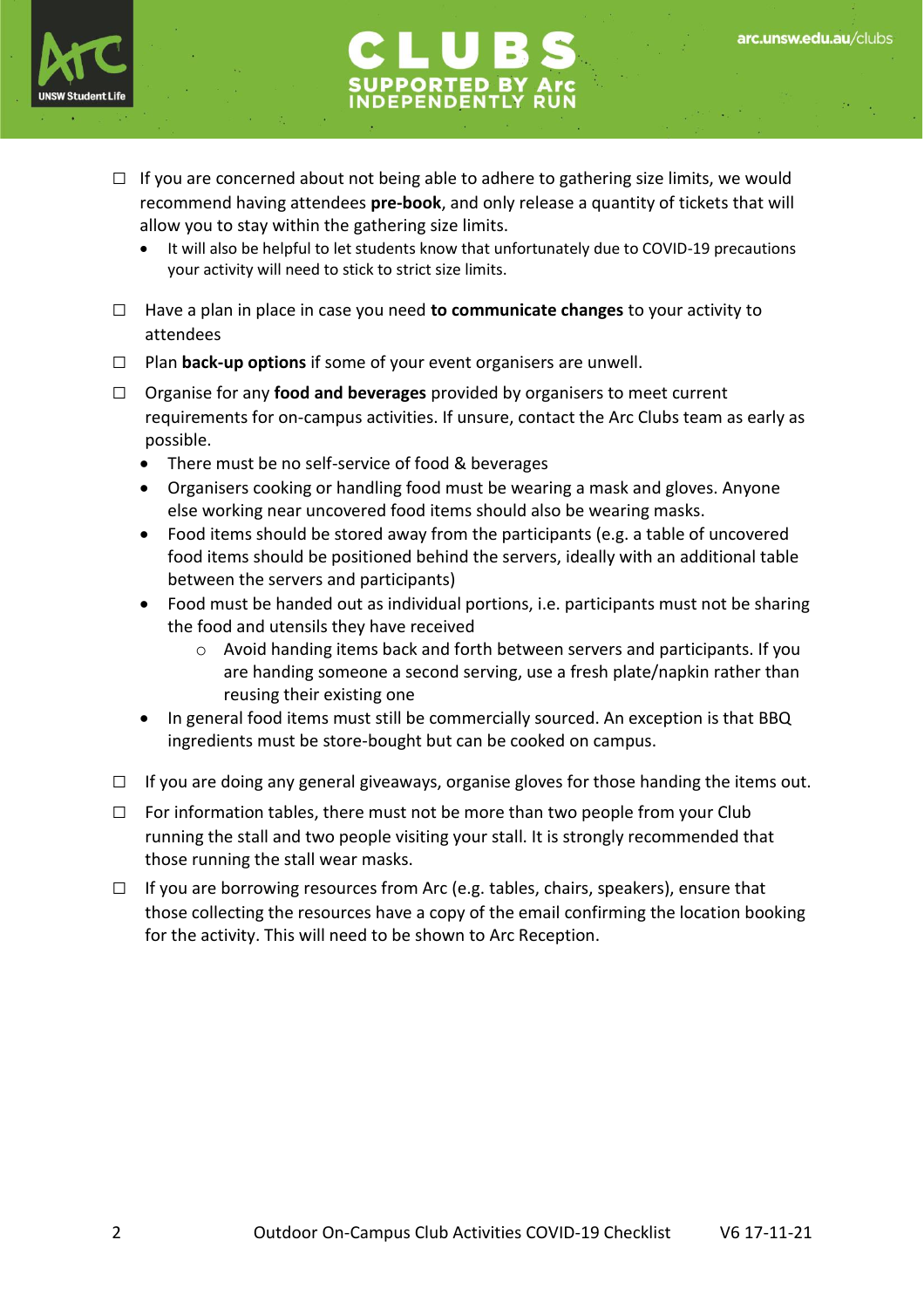



## On the day – COVID Officer Responsibilities

- $\Box$  Collect an "Event COVID Officer" badge from Arc Reception if you or your Club don't already have one for the activity.
- $\Box$  Before they join your activity check that each attendee has signed in via the Service NSW QR Code for the location - do this by asking them to show you the confirmation screen or the confirmation email on their mobile device.
	- $\circ$  Arc has QR codes for key outdoor spaces on campus you can find them at [arc.unsw.edu.au/outdoorQR.](https://www.arc.unsw.edu.au/outdoorqr) Print this out or show this QR code on a device at your activity.
	- If a participant is unable to scan the QR code or if there is an outage, collect the following details:
		- Date
		- First Name
		- Last Name
		- Phone number or email
		- Arrival time
		- o Ensure these records are recorded electronically you can enter them directly into the [Visitor Record template,](https://www.nsw.gov.au/sites/default/files/2020-09/COVID-19-record-of-visitors-at-premises-form.pdf) or in an Excel spreadsheet or Word document.
		- o At the end of your event/activity, upload your digital file [here](https://arclimited.formstack.com/forms/covid_record_of_visitors_at_premises) Arc will provide these record to NSW Health in case of a confirmed or suspected COVID-19 case that relates to your event/activity.
- □ Ensure that all attendees show their proof of COVID-19 vaccination (or show their documented medical exemption) before joining your activity (if this is required by NSW Health at the time of your activity).
	- Only the following four forms of evidence of vaccination (or medical exemption) should be accepted:
		- $\circ$  A COVID-19 digital certificate displayed through the Medicare App, Service NSW App or equivalent smartphone wallet.
		- o Printed version of the COVID-19 digital certificate or immunisation history statement.
		- o Successful completion of a Service NSW QR check-in that includes vaccination confirmation.
		- o An email or other document (printed or electronic) from the Department of Home Affairs that confirms they have completed an Australia Travel Declaration and they have been vaccinated against COVID-19 overseas.
- $\Box$  Ensure participants use hand sanitiser upon joining the activity. There are hand sanitiser facilities throughout campus, however if you are running an outdoor activity at a location where there are no sanitiser facilities nearby, make sure to bring your own.
- $\square$  Ensure gloves are worn by organisers where appropriate, e.g. food handling or when conducting giveaways.